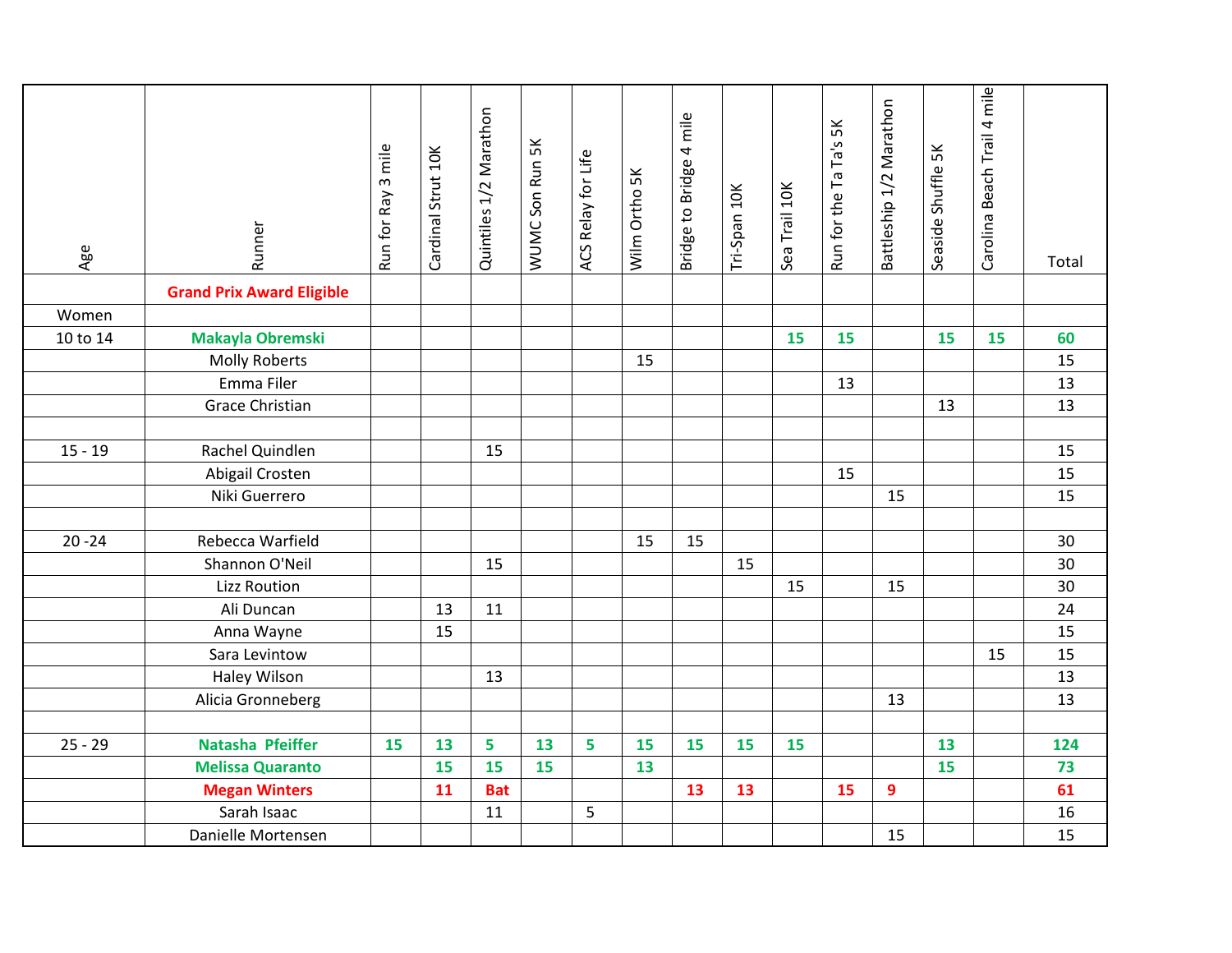|           | Christina Demers       |    |    | Bat            |    |   |    |    |    |                | 13             |                |    | 13               |
|-----------|------------------------|----|----|----------------|----|---|----|----|----|----------------|----------------|----------------|----|------------------|
|           | Keira Hetem            |    |    |                |    |   |    |    |    |                | 11             |                |    | 11               |
|           | Stephanie Foehl        |    |    |                |    |   |    |    |    |                |                | 11             |    | 11               |
|           | <b>Emily Miller</b>    |    |    | 9              |    |   |    |    |    |                |                |                |    | 9                |
|           | Katherine Herring      |    |    |                |    |   |    |    |    |                |                | 9              |    | 9                |
|           | Virginia Wyatt         |    |    | $\overline{7}$ |    |   |    |    |    |                |                |                |    | $\overline{7}$   |
|           | Katherine Molzon       |    |    | 5              |    |   |    |    |    |                |                |                |    | 5                |
|           | <b>Edith Sneeden</b>   |    |    | 5              |    |   |    |    |    |                |                |                |    | 5                |
|           | Courtney McClurkin     |    |    |                |    | 5 |    |    |    |                |                |                |    | 5                |
|           |                        |    |    |                |    |   |    |    |    |                |                |                |    |                  |
| $30 - 34$ | <b>Allison Shofe</b>   |    |    |                |    |   |    | 15 | 13 | 11             | 9              | 11             | 13 | 72               |
|           | <b>Marsha Obremski</b> |    |    | <b>Bat</b>     |    |   |    | 13 | 11 | $\overline{7}$ | 5              | $\overline{9}$ | 15 | 60               |
|           | Rhonda Schilawski      |    |    |                |    |   | 15 |    |    |                | 15             | 15             |    | 45               |
|           | Andrea Rose            |    |    | 15             |    |   |    |    |    | 15             | Qui            |                |    | 30               |
|           | <b>Stephanie Mayew</b> |    | 15 | 13             |    |   |    |    |    |                | Qui            |                |    | 28               |
|           | <b>Shay Hutchings</b>  |    |    |                |    |   |    |    | 15 |                | 13             |                |    | 28               |
|           | Christina Dees         | 15 |    |                |    |   |    |    |    |                |                |                |    | 15               |
|           | Jessica Bell           |    |    |                |    |   |    |    |    | 5              |                |                | 9  | 14               |
|           | Deidre Hartsfield      |    |    |                |    |   | 13 |    |    |                |                |                |    | 13               |
|           | Tina Wanner            |    |    |                |    |   |    |    |    | 13             |                |                |    | 13               |
|           | Erica Zafiris          |    |    |                |    |   |    |    |    |                |                | 13             |    | 13               |
|           | Sarah Barbee           |    |    | $\overline{7}$ |    |   |    |    |    | 5              |                |                |    | 12               |
|           | Cathleen Helin         |    |    | 11             |    |   |    |    |    |                |                |                |    | 11               |
|           | <b>Emily Goodman</b>   |    |    |                |    |   | 11 |    |    |                |                |                |    | 11               |
|           | Laura Stevens          |    |    |                |    |   |    |    |    |                |                |                | 11 | 11               |
|           | Gina Scarzella         |    |    | 9              |    |   |    |    |    |                |                |                |    | $\boldsymbol{9}$ |
|           | Paige Tribou           |    |    |                |    |   |    |    |    | 9              |                |                |    | 9                |
|           | <b>Faith Filsell</b>   |    |    |                |    |   |    |    |    |                | $\overline{7}$ |                |    | $\overline{7}$   |
|           | Rachel Urban           |    |    |                |    | 5 |    |    |    |                |                |                |    | 5                |
|           | Erin Green             |    |    |                |    |   |    |    |    | 5              |                |                |    | 5                |
|           | Jill Waity             |    |    |                |    |   |    |    |    |                | 5              |                |    | 5                |
|           | Kat Kwiatkowski        |    |    |                |    |   |    |    |    |                | 5              |                |    | 5                |
| $35 - 39$ | <b>Jill Wolfe</b>      |    | 13 | 11             | 15 | 5 | 9  | 15 | 13 | 11             | Qui            | 13             | 13 | 118              |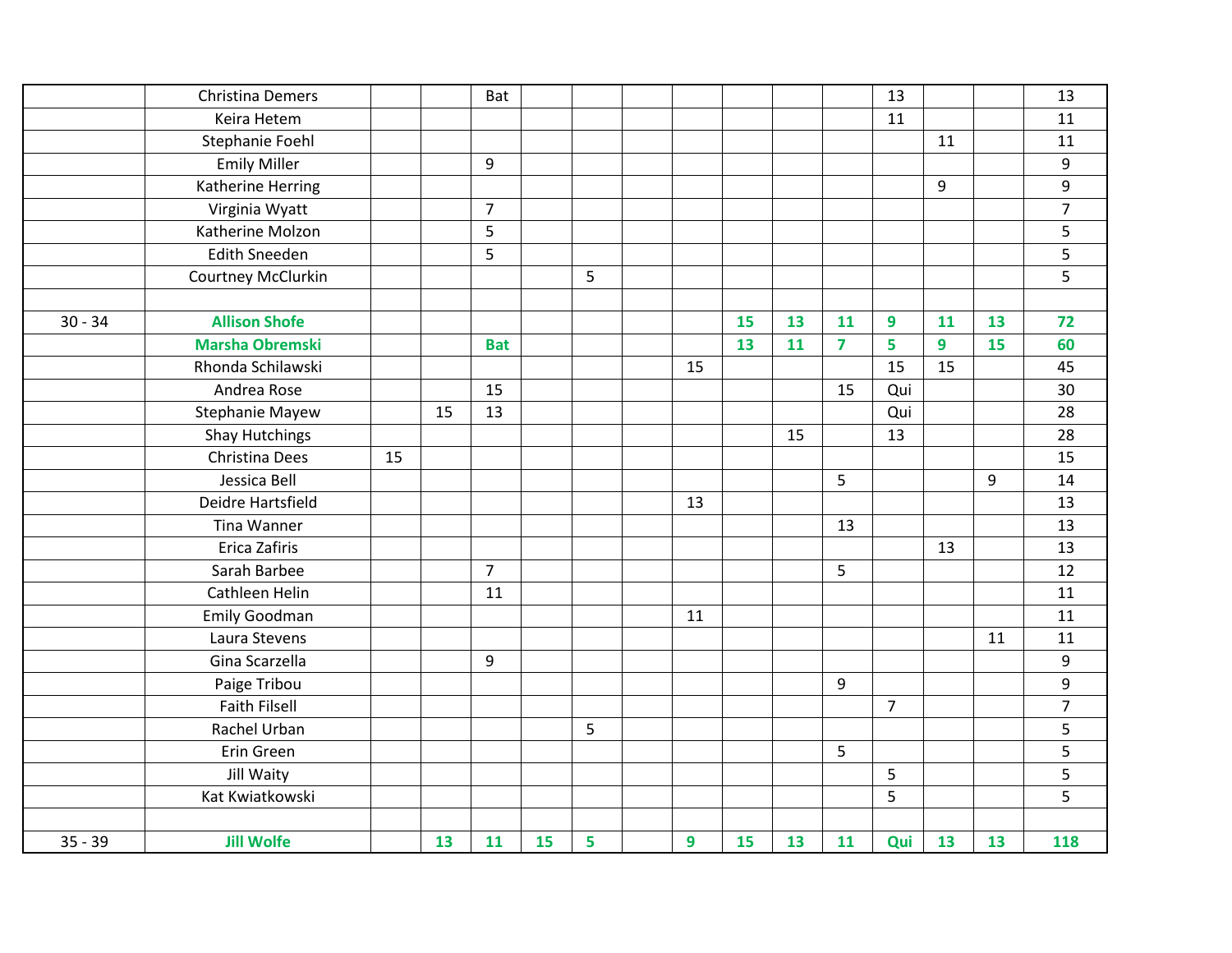|           | <b>Kim Jessup</b>       |    | 11        |                | 13 | 5 | 13 | $\overline{7}$ | 13             |    | 13                      | 5              | 11             |    | 91  |
|-----------|-------------------------|----|-----------|----------------|----|---|----|----------------|----------------|----|-------------------------|----------------|----------------|----|-----|
|           | <b>Amanda Gaines</b>    |    |           | $\overline{7}$ | 11 | 5 | 11 | 5              | $\overline{9}$ | 11 | 9                       | Qui            |                | 11 | 79  |
|           | <b>Sarah Hallenbeck</b> | 15 |           |                |    |   |    | 13             |                |    |                         | 13             |                | 15 | 56  |
|           | <b>Shawn Tunis</b>      |    |           |                |    |   |    | 11             | 11             |    | 15                      | $\overline{7}$ |                |    | 44  |
|           | Gretchen Roberts        |    |           | 13             |    | 5 | 15 |                |                |    |                         | Qui            |                |    | 33  |
|           | Faye Fay                |    | 15        | 15             |    |   |    |                |                |    |                         |                |                |    | 30  |
|           | <b>Suzanne Tulsey</b>   |    |           |                |    |   |    |                |                | 15 |                         | 15             |                |    | 30  |
|           | Misty White             |    |           |                |    |   |    | 15             |                |    |                         |                |                |    | 15  |
|           | Sarah Carroll           |    |           |                |    |   |    |                |                |    |                         |                | 15             |    | 15  |
|           | Karen Zuege             |    |           |                |    |   |    |                |                |    |                         | 11             |                |    | 11  |
|           | Jen Civelli             |    |           | 9              |    |   |    |                |                |    |                         |                |                |    | 9   |
|           | Wendy Southerland       |    |           |                |    |   | 9  |                |                |    |                         |                |                |    | 9   |
|           | Nicole Stone            |    |           |                |    |   |    |                |                |    |                         | 9              |                |    | 9   |
|           | Lori Lockamy            |    |           | 5              |    |   |    |                |                |    |                         |                |                |    | 5   |
|           |                         |    |           |                |    |   |    |                |                |    |                         |                |                |    |     |
| $40 - 44$ | <b>Carey Leach</b>      |    |           |                |    |   |    |                |                | 13 | 11                      | 11             | 15             | 15 | 65  |
|           | <b>Mary McEachern</b>   |    | <b>15</b> | 13             |    |   |    |                |                | 15 | 15                      |                |                |    | 58  |
|           | <b>Clara Stone</b>      |    |           | $\overline{7}$ |    |   |    | 15             | 15             | 11 | $\overline{\mathbf{z}}$ |                |                |    | 55  |
|           | Sandy Mitofsky          |    |           | $\overline{9}$ |    |   |    |                |                |    | $\overline{9}$          |                | 13             |    | 31  |
|           | <b>Renee Griffin</b>    | 15 |           | 11             |    |   |    |                |                |    |                         |                |                |    | 26  |
|           | Bridget Leiviska        |    |           |                |    |   |    |                |                | 9  |                         | 9              |                |    | 18  |
|           | Janet Warren            |    |           | 15             |    |   |    |                |                |    |                         | Qui            |                |    | 15  |
|           | Kelli Vanscoy           |    |           |                |    |   |    |                |                |    | 13                      |                |                |    | 13  |
|           | Leanne Vella            |    |           |                |    |   |    |                |                |    |                         | 13             |                |    | 13  |
|           | Jennifer Gayford        |    |           | 5 <sup>1</sup> |    |   |    |                |                |    |                         | $\overline{7}$ |                |    | 12  |
|           | Melissa Johnson         |    |           |                |    | 5 |    |                |                |    |                         |                |                |    | 5   |
|           | Martha Terault          |    |           |                |    |   |    |                |                |    | 5                       |                |                |    | 5   |
|           |                         |    |           |                |    |   |    |                |                |    |                         |                |                |    |     |
| $45 - 49$ | <b>Marcy Waters</b>     | 15 | 15        | 15             |    |   |    | 15             | 13             |    | 15                      | Qui            | <b>15</b>      |    | 103 |
|           | <b>Terrey Hatcher</b>   |    |           | <b>Bat</b>     |    |   |    | 11             | 11             | 13 | 11                      | 11             | 11             |    | 68  |
|           | <b>Lisa Brosier</b>     |    |           | <b>Bat</b>     |    |   |    |                | 9              | 15 | $\overline{9}$          | 9              | $\overline{9}$ | 13 | 64  |
|           | <b>Lisa Theriault</b>   |    | 13        | <b>Bat</b>     |    |   |    | 13             | 15             |    |                         | 15             |                |    | 56  |
|           | <b>Tracy Christian</b>  |    |           | 11             |    |   |    |                |                |    | 13                      |                | 13             | 15 | 52  |
|           | Polly Decker            |    |           |                |    |   |    | 9              |                |    | 5                       |                |                |    | 14  |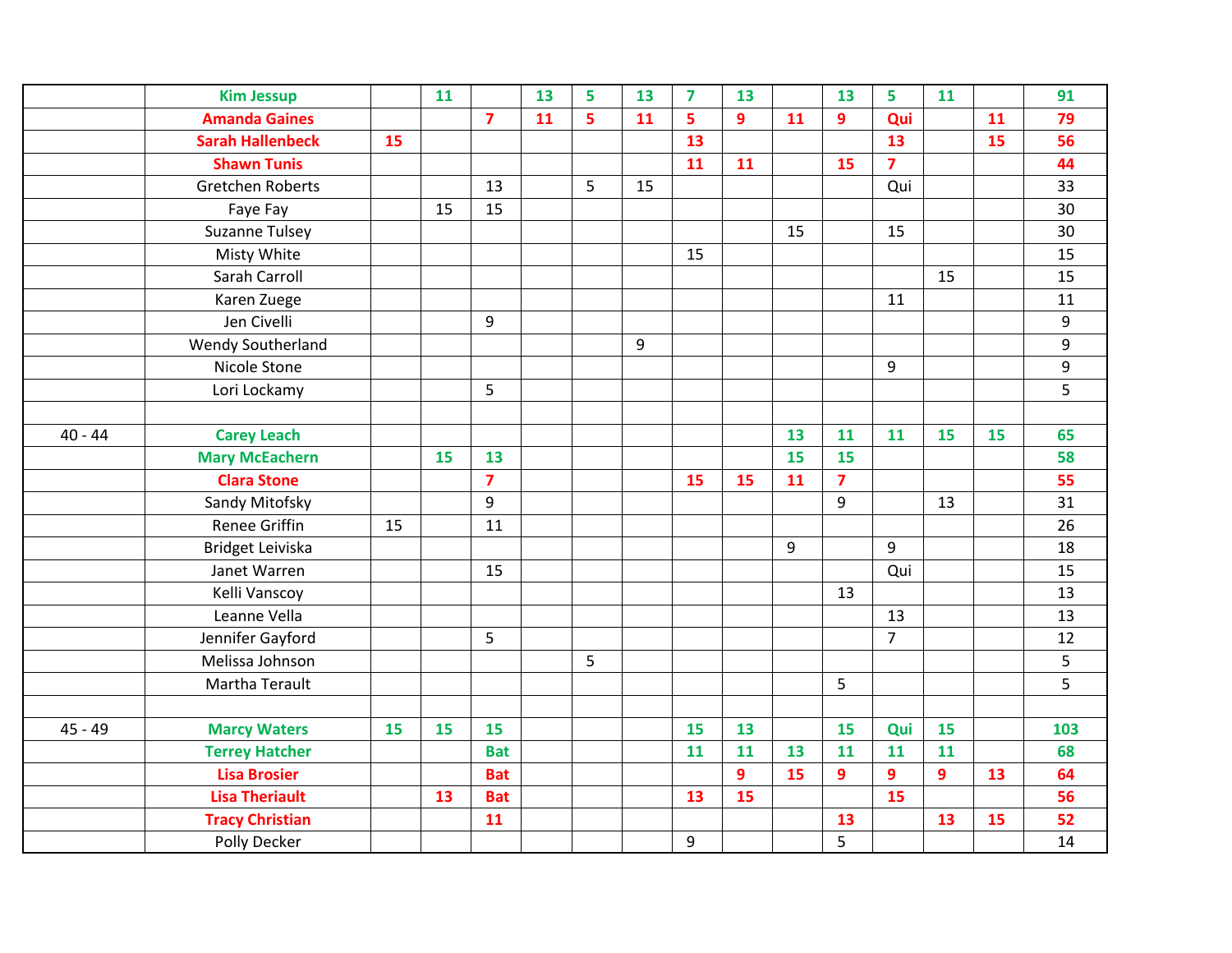|           | Sheryl Jones            |    |    |                |    |   |    |    | $\overline{7}$ |    | $\overline{7}$ |                |                |    | 14             |
|-----------|-------------------------|----|----|----------------|----|---|----|----|----------------|----|----------------|----------------|----------------|----|----------------|
|           | Lee McCrillis           |    |    | 5              |    |   |    |    |                |    |                |                |                | 9  | 14             |
|           | Crystal Moore           |    |    |                |    |   |    |    |                |    |                |                |                | 11 | $11\,$         |
|           | <b>Becky O'Daniel</b>   |    |    | $\overline{7}$ |    |   |    |    |                |    |                |                |                |    | $\overline{7}$ |
|           | Leslie Cohen            |    |    |                |    |   |    |    |                |    |                | $\overline{7}$ |                |    | $\overline{7}$ |
|           | Robyn Godfrey           |    |    |                |    |   |    |    |                |    |                |                | $\overline{7}$ |    | $\overline{7}$ |
|           | <b>Tina Gill</b>        |    |    | 5              |    |   |    |    |                |    |                |                |                |    | 5              |
|           | Deborah Bedell          |    |    | 5              |    |   |    |    |                |    |                |                |                |    | 5              |
|           |                         |    |    |                |    |   |    |    |                |    |                |                |                |    |                |
| $50 - 54$ | <b>Brenda Estlack</b>   | 15 |    | 15             | 15 | 5 |    | 15 | 15             |    |                |                | 15             | 15 | 110            |
|           | <b>Janice McSweeney</b> |    | 15 |                | 13 |   |    |    | 13             |    |                |                | 11             | 13 | 65             |
|           | Lauren Vollmin          |    |    |                |    |   |    |    |                |    |                | 15             | 9              |    | 24             |
|           | Libby Kennedy           |    |    |                |    |   |    |    |                | 15 |                |                |                |    | 15             |
|           | <b>Wendy Downing</b>    |    | 13 |                |    |   |    |    |                |    |                |                |                |    | 13             |
|           | Janet Coleman           |    |    | 13             |    |   |    |    |                |    |                |                |                |    | 13             |
|           | Lori Wainwright         |    |    |                |    |   |    |    |                |    |                |                | 13             |    | 13             |
|           | Lisa Weldrick           |    |    | 11             |    |   |    |    |                |    |                |                |                |    | $11\,$         |
|           | Sharon Bourque          |    |    |                |    | 5 |    |    |                |    |                |                |                |    | 5              |
|           |                         |    |    |                |    |   |    |    |                |    |                |                |                |    |                |
| $55 - 59$ | <b>Dani Phillips</b>    |    | 15 |                | 15 |   |    |    |                | 15 |                | 15             | 15             | 15 | 90             |
|           | <b>Debi Oliver</b>      |    | 11 | 13             |    | 5 |    |    |                |    | 15             |                | 11             |    | 55             |
|           | Joanne Bagby            |    |    | 15             |    |   |    |    |                |    |                |                | 13             |    | 28             |
|           | <b>Holly Konrady</b>    |    | 13 |                |    |   |    |    |                |    |                |                |                | 13 | 26             |
|           | Katharina Levintow      |    |    |                |    |   |    |    |                |    |                |                |                | 11 | 11             |
|           |                         |    |    |                |    |   |    |    |                |    |                |                |                |    |                |
| $60 - 64$ | <b>Sue Bark</b>         |    |    | <b>Bat</b>     | 15 | 5 |    | 15 | 13             |    | 15             | 15             | 15             |    | 93             |
|           | Diane Kelly             |    |    | 15             |    |   |    |    | 15             |    |                |                |                |    | 30             |
|           | <b>Beth Brampton</b>    |    |    |                |    |   | 15 |    |                |    |                |                |                | 15 | 30             |
|           |                         |    |    |                |    |   |    |    |                |    |                |                |                |    |                |
| $65 - 69$ | Joann Doleman           |    |    |                |    |   |    |    |                |    |                | 15             |                | 15 | 30             |
|           | Phyllis Miller          |    |    | 15             |    |   |    |    |                |    |                |                |                |    | 15             |
|           |                         |    |    |                |    |   |    |    |                |    |                |                |                |    |                |
| $70 - 74$ | <b>Judy Kiernan</b>     |    | 15 | 15             | 15 |   | 15 | 15 |                | 15 |                |                | 15             |    | 105            |
|           |                         |    |    |                |    |   |    |    |                |    |                |                |                |    |                |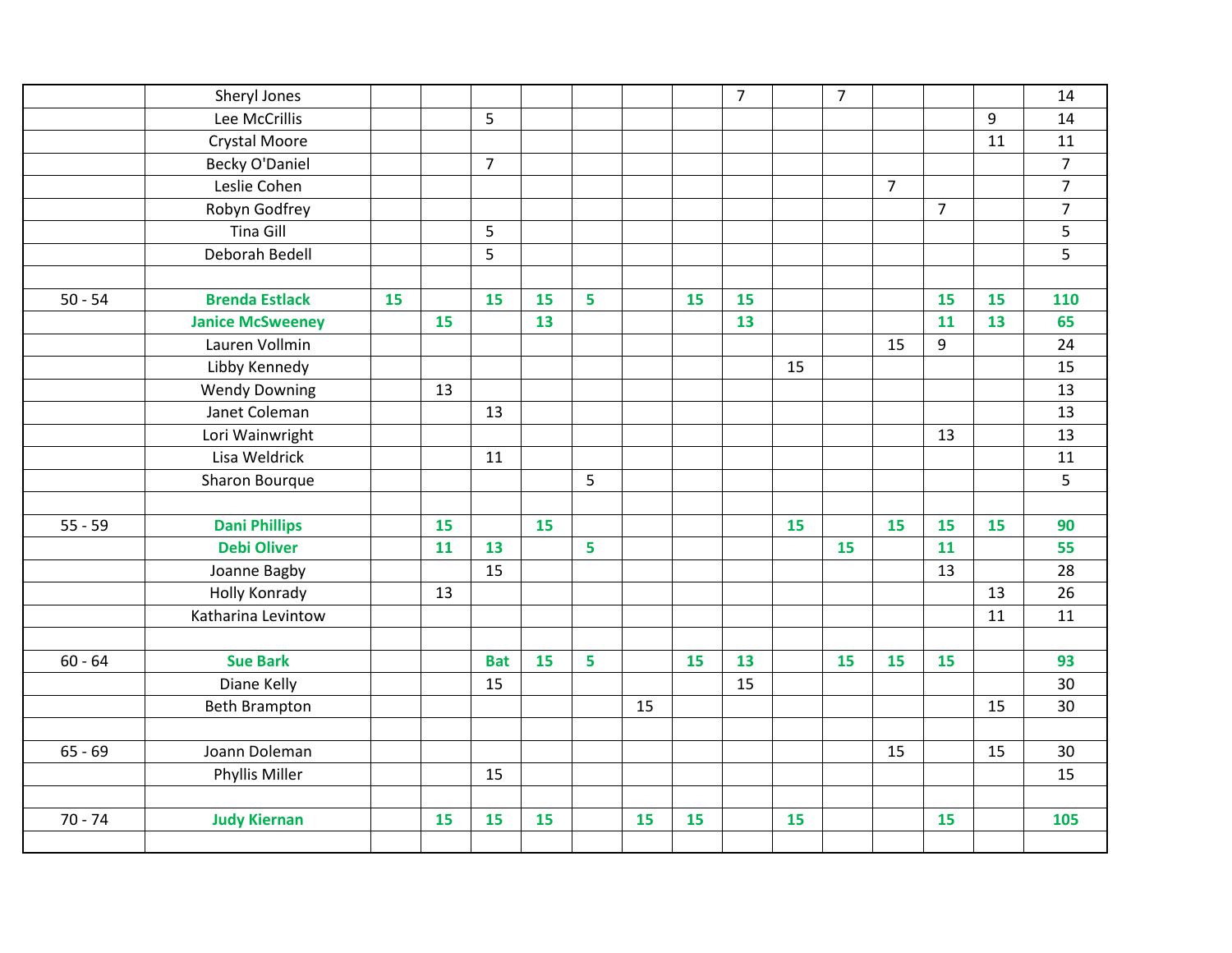| 75 & over |                        |    |    |    |           |   |    |    |    |    |           |                |                |    |     |
|-----------|------------------------|----|----|----|-----------|---|----|----|----|----|-----------|----------------|----------------|----|-----|
|           |                        |    |    |    |           |   |    |    |    |    |           |                |                |    |     |
|           |                        |    |    |    |           |   |    |    |    |    |           |                |                |    |     |
| Men       |                        |    |    |    |           |   |    |    |    |    |           |                |                |    |     |
| 10 to 14  |                        |    |    |    |           |   |    |    |    |    |           |                |                |    |     |
|           |                        |    |    |    |           |   |    |    |    |    |           |                |                |    |     |
| $15 - 19$ | Michael Willis         |    | 15 |    |           |   |    |    |    |    |           |                |                |    | 15  |
|           | <b>Conner Martinez</b> |    |    |    |           |   |    |    |    |    |           | 15             |                |    | 15  |
|           |                        |    |    |    |           |   |    |    |    |    |           |                |                |    |     |
| $20 - 24$ | Tanner Konrady         |    |    | 15 |           |   |    |    |    |    |           |                |                |    | 15  |
|           | David Levintow         |    |    |    |           |   |    |    |    |    |           |                |                | 15 | 15  |
|           |                        |    |    |    |           |   |    |    |    |    |           |                |                |    |     |
| $25 - 29$ | <b>Rocco Quaranto</b>  |    | 15 | 13 | <b>15</b> |   |    |    |    |    |           |                | 15             |    | 58  |
|           | Andres Duque           |    |    |    |           |   |    |    |    |    |           | 15             | 13             |    | 28  |
|           | <b>Robert Calloway</b> |    |    | 15 |           |   |    |    |    |    |           |                |                |    | 15  |
|           | Jason Nista            |    |    |    |           |   |    | 15 |    |    |           |                |                |    | 15  |
|           |                        |    |    |    |           |   |    |    |    |    |           |                |                |    |     |
|           |                        |    |    |    |           |   |    |    |    |    |           |                |                |    |     |
| $30 - 34$ | <b>George Zafiris</b>  | 13 | 11 | 15 | 13        | 5 | 13 | 13 | 13 | 15 | 13        |                |                |    | 124 |
|           | <b>Eddie Filsell</b>   |    | 15 |    | 15        |   | 15 | 15 | 15 |    |           |                |                |    | 75  |
|           | <b>Joshua Obremski</b> |    | 13 |    |           |   | 11 |    | 11 |    | <b>15</b> | 13             | 11             |    | 74  |
|           | Chris Burkett          | 15 |    |    |           |   |    |    |    |    |           | 15             |                |    | 30  |
|           | <b>Tom Clifford</b>    |    |    |    |           |   |    |    |    |    |           |                | 15             | 15 | 30  |
|           | Markel Williams        |    |    |    |           |   |    |    |    |    | 11        | $\overline{7}$ | $\overline{7}$ |    | 25  |
|           | Nate Montgomery        |    |    |    |           |   |    |    |    | 13 |           | 11             |                |    | 24  |
|           | <b>Barry Mullins</b>   |    |    | 9  |           |   |    |    | 9  |    |           | Qui            |                |    | 18  |
|           | Sutton Schilawski      |    |    |    |           |   |    | 9  |    |    |           |                | 9              |    | 18  |
|           | Josh Adams             |    |    | 13 |           |   |    |    |    |    |           |                |                |    | 13  |
|           | Lawrence Landrigan     |    |    |    |           |   |    |    |    |    |           |                | 13             |    | 13  |
|           | Matt Sleesman          |    |    | 11 |           |   |    |    |    |    |           |                |                |    | 11  |
|           | <b>Brian Stange</b>    |    |    |    |           |   |    | 11 |    |    |           |                |                |    | 11  |
|           | <b>Bradley Tew</b>     |    | 9  |    |           |   |    |    |    |    |           |                |                |    | 9   |
|           | Jeremy Snodgrass       |    |    |    |           | 5 |    |    |    |    |           |                |                |    | 5   |
|           |                        |    |    |    |           |   |    |    |    |    |           |                |                |    |     |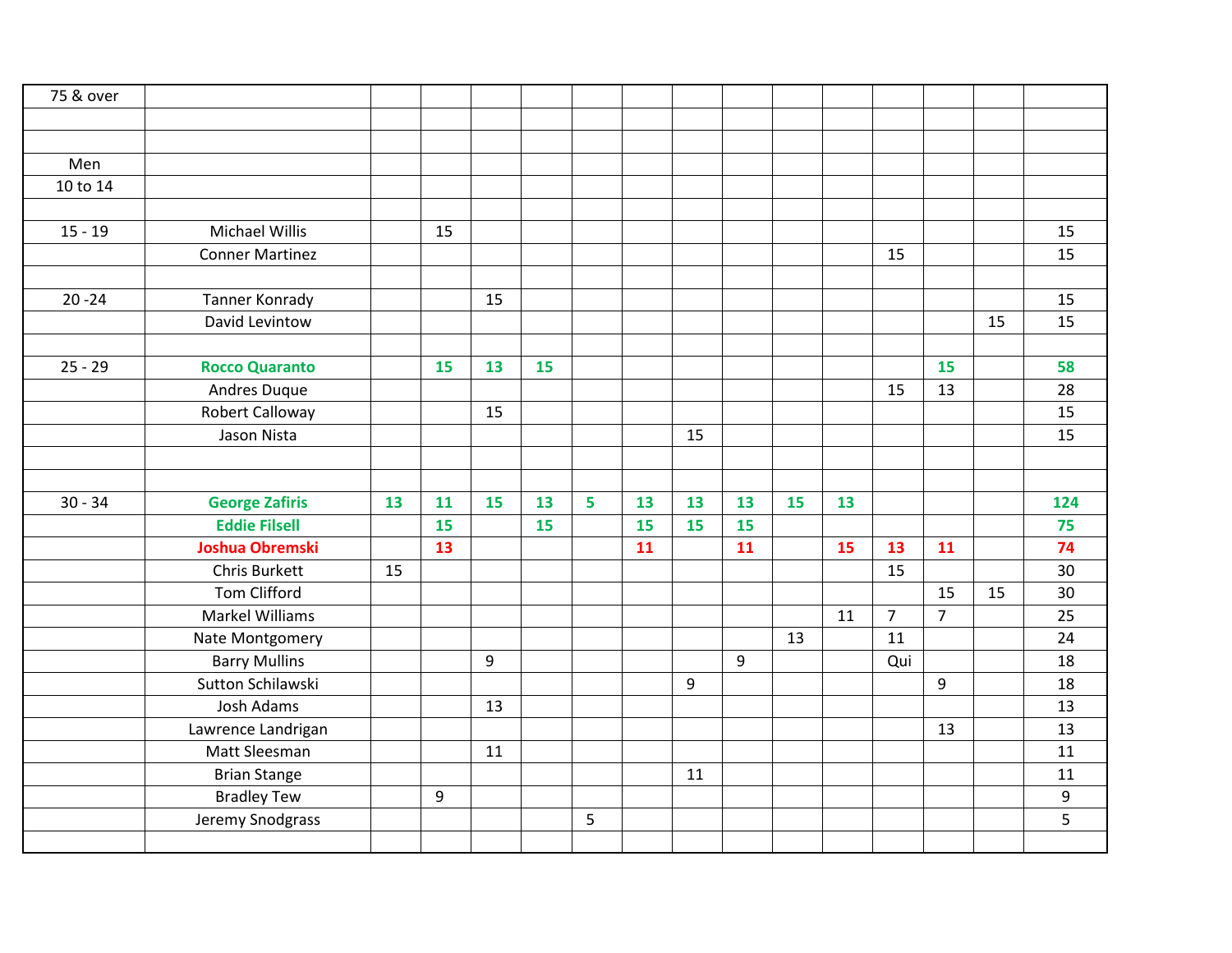| $35 - 39$ | <b>Dan Tranter</b>       |    | <b>15</b>      | 15             |    | 5 | 15 |                | 13             | 15 |    | Qui |                         |    | 78             |
|-----------|--------------------------|----|----------------|----------------|----|---|----|----------------|----------------|----|----|-----|-------------------------|----|----------------|
|           | <b>Chris Stone</b>       |    | 11             | 11             |    |   |    | 5              | $\overline{7}$ | 13 | 13 |     |                         |    | 60             |
|           | <b>Ryan Dion</b>         |    |                | 13             |    |   |    | 15             |                |    |    |     |                         |    | 28             |
|           | Greg Zinner              |    |                |                | 13 |   |    |                | 11             |    |    |     |                         |    | 24             |
|           | Dan Spears               |    |                |                |    | 5 |    | $\overline{7}$ |                | 11 |    |     |                         |    | 23             |
|           | Clay Alford              |    |                |                |    |   |    | 9              | 9              |    |    |     |                         |    | 18             |
|           | Aren Brandfass           |    |                |                |    | 5 |    | 11             |                |    |    |     |                         |    | 16             |
|           | Adam Rose                |    |                |                | 15 |   |    |                |                |    |    |     |                         |    | 15             |
|           | Colin Hackman            |    |                |                |    |   |    |                | 15             |    |    |     |                         |    | 15             |
|           | Jamie Wanner             |    |                |                |    |   |    |                |                |    | 15 |     |                         |    | 15             |
|           | Jason Smith              |    |                |                |    |   |    |                |                |    |    |     | 15                      |    | 15             |
|           | CB Johnson               |    |                |                |    |   |    |                |                |    |    |     |                         | 15 | 15             |
|           | <b>Todd McCullough</b>   |    | 13             |                |    |   |    |                |                |    |    |     |                         |    | 13             |
|           | Kemp Burdette            |    |                |                |    |   |    | 13             |                |    |    |     |                         |    | 13             |
|           | Robert Epstein           |    |                |                |    |   |    |                |                |    |    |     | 13                      |    | 13             |
|           |                          |    |                |                |    |   |    |                |                |    |    |     |                         |    |                |
| $40 - 44$ | <b>Kevin Keller</b>      | 15 | 11             |                |    | 5 | 15 |                |                | 15 | 13 | 15  | 11                      |    | 100            |
|           | <b>Mike Duncan</b>       |    | 9              | 13             | 15 | 5 |    | 13             | 11             |    | 11 | Qui | $\boldsymbol{9}$        | 13 | 99             |
|           | <b>Dion Waters</b>       | 13 | 5              | 9              |    |   |    | 11             | 9              | 11 | 9  | Qui | $\overline{\mathbf{z}}$ |    | 74             |
|           | <b>Shawn Wellersdick</b> |    | 13             | 15             |    |   |    |                | 13             |    |    |     | 13                      |    | 54             |
|           | <b>Tay Filer</b>         |    | 15             |                |    |   |    |                | 15             |    | 15 |     |                         |    | 45             |
|           | Kyle Shepard             |    |                |                |    |   |    | 15             |                |    |    |     | 15                      | 15 | 45             |
|           | Thomas Ryan              |    |                |                |    |   |    |                |                | 13 |    | 9   |                         |    | 22             |
|           | Carter Hubard            |    |                |                |    |   |    |                |                |    |    | 13  |                         |    | 13             |
|           | Tim Gill                 |    |                | 11             |    |   |    |                |                |    |    |     |                         |    | 11             |
|           | <b>Glenn Emery</b>       |    |                |                |    |   |    |                |                |    |    |     |                         | 11 | 11             |
|           | <b>Neil Simmons</b>      |    |                |                |    |   |    |                |                |    |    |     |                         | 9  | 9              |
|           | Andy McVey               |    | $\overline{7}$ |                |    |   |    |                |                |    |    |     |                         |    | $\overline{7}$ |
|           | <b>Brad Whitlow</b>      |    |                | $\overline{7}$ |    |   |    |                |                |    |    |     |                         |    | $\overline{7}$ |
|           | Patrick Punzalan         |    |                | 5              |    |   |    |                |                |    |    |     |                         |    | 5              |
|           | <b>Makism Hromiak</b>    |    |                | 5              |    |   |    |                |                |    |    |     |                         |    | 5              |
|           | Scott Bradshaw           |    |                | 5              |    |   |    |                |                |    |    |     |                         |    | 5              |
|           | David Southerland        |    |                | 5              |    |   |    |                |                |    |    |     |                         |    | 5              |
|           | <b>Rick Civelli</b>      |    |                |                |    |   |    |                |                |    |    | 5   |                         |    | 5              |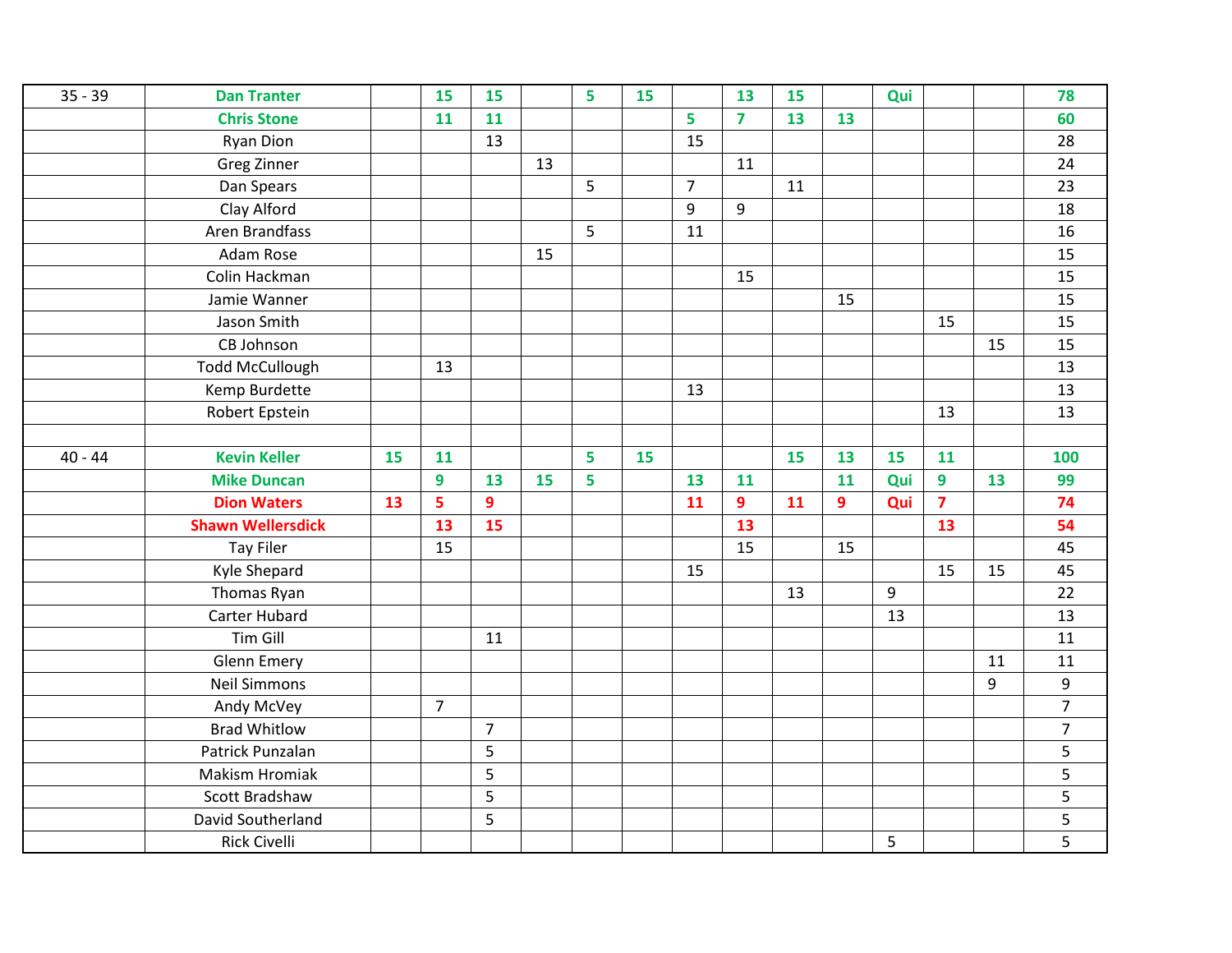| $45 - 49$ | <b>Rick Poplaski</b>    |    |    |                |    |   |    | 13             | 15             | 15             | 15                      | 15             | 15               | 15             | 103            |
|-----------|-------------------------|----|----|----------------|----|---|----|----------------|----------------|----------------|-------------------------|----------------|------------------|----------------|----------------|
|           | <b>Peyton Chitty</b>    |    |    |                |    |   |    | 11             | 11             |                | 13                      | 11             | 13               | 13             | 72             |
|           | Jeff Schmidt            |    |    | 15             |    |   |    |                | 13             |                |                         | Qui            |                  |                | 28             |
|           | Jack Morgan             |    |    | 11             |    |   |    |                |                |                |                         | Qui            | 11               |                | 22             |
|           | Doug Wheeler            |    |    |                |    |   |    | 15             |                |                |                         |                |                  |                | 15             |
|           | John Iammarino          |    |    | 13             |    |   |    |                |                |                |                         |                |                  |                | 13             |
|           | Lon Keith               |    |    |                |    |   |    |                |                |                |                         | $\overline{7}$ |                  |                | $\overline{7}$ |
|           |                         |    |    |                |    |   |    |                |                |                |                         |                |                  |                |                |
|           |                         |    |    |                |    |   |    |                |                |                |                         |                |                  |                |                |
| $50 - 54$ | <b>Mark Claycomb</b>    | 15 | 15 | 13             | 15 | 5 | 15 | 15             | 15             | 15             | 15                      |                |                  |                | 138            |
|           | <b>David Flory</b>      | 11 | 9  |                |    | 5 | 11 | 9              | 5              | 11             | 9                       | 13             | 15               | 11             | 109            |
|           | <b>Steve Bunch</b>      | 13 |    | 11             | 13 | 5 | 9  | 5              |                | $\overline{9}$ |                         | Qui            | $\boldsymbol{9}$ | $\overline{7}$ | 81             |
|           | <b>Mark Basquill</b>    |    |    |                |    | 5 | 13 | 11             | 11             | 13             | 11                      |                |                  | 13             | 77             |
|           | <b>Thomas Porter</b>    |    |    | 15             |    | 5 |    |                | 13             |                |                         |                |                  | 15             | 48             |
|           | <b>Chris Diehl</b>      |    | 11 | $\overline{5}$ |    | 5 |    | 5              |                |                | $\overline{\mathbf{z}}$ |                |                  |                | 33             |
|           | Michael Bright          |    |    |                |    | 5 |    | 13             |                |                |                         |                |                  | 9              | 27             |
|           | <b>Ben Bowie</b>        |    |    |                |    |   |    | $\overline{7}$ | $\overline{7}$ |                |                         | 11             |                  |                | 25             |
|           | <b>Walker Taylor</b>    |    |    |                |    |   |    |                | 9              |                |                         | 15             |                  |                | 24             |
|           | <b>Charles Buckland</b> |    | 13 | 9              |    |   |    |                |                |                |                         |                |                  |                | 22             |
|           | Michael Byrd            |    |    |                |    | 5 |    |                |                |                |                         |                | 13               |                | 18             |
|           | <b>Bill Malchano</b>    |    |    |                |    |   |    |                |                |                | 13                      |                |                  |                | 13             |
|           | Frank Johnson           |    |    | $\overline{7}$ |    |   |    |                | 5              |                |                         |                |                  |                | 12             |
|           | <b>Bart Canny</b>       |    |    |                |    |   |    | 5              | 5              |                |                         |                |                  |                | 10             |
|           | Jeff Cohen              |    |    |                |    |   |    |                |                |                |                         | $\overline{7}$ |                  |                | $\overline{7}$ |
|           | Nils Dahlin             |    |    | 5              |    |   |    |                |                |                |                         |                |                  |                | 5              |
|           | Robert Thompson         |    |    | 5              |    |   |    |                |                |                |                         |                |                  |                | 5              |
|           | John Hawksby            |    |    |                |    | 5 |    |                |                |                |                         |                |                  |                | 5              |
|           | Nick Toffolon           |    |    |                |    |   |    | 5              |                |                |                         |                |                  |                | 5              |
|           |                         |    |    |                |    |   |    |                |                |                |                         |                |                  |                |                |
| $55 - 59$ | <b>Ron Wormwood</b>     | 15 | 13 | <b>Bat</b>     | 15 | 5 | 15 | 15             | $\overline{7}$ | 15             | 15                      | 13             |                  | 13             | 141            |
|           | <b>Kenneth Schettig</b> |    | 9  |                |    |   |    |                |                | 13             |                         | 9              | $\overline{9}$   | $\overline{7}$ | 47             |
|           | <b>William Block</b>    |    | 15 | Bat            |    |   |    |                | 13             |                |                         | 15             |                  |                | 43             |
|           | Ralph Konrady           |    | 11 |                |    |   |    | 13             |                |                |                         |                |                  | 9              | 33             |